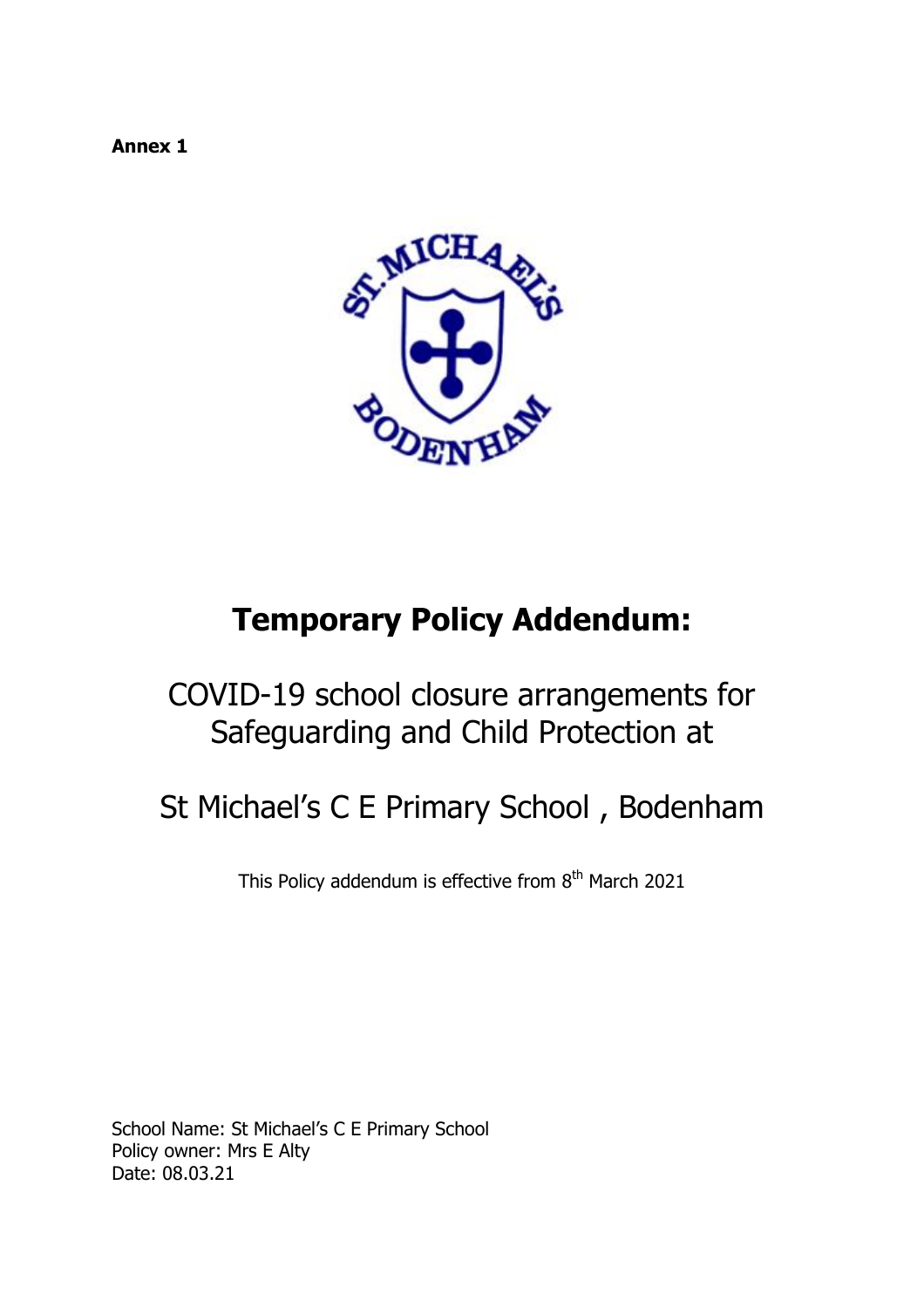# <span id="page-1-0"></span>**Context**

 $\frac{1}{1}$ 

On Monday 22<sup>nd</sup> February 2021, The Prime Minister announced the Government's roadmap to cautiously ease lockdown restrictions in England. This included a direction that from  $8^{th}$  March 2021, all pupils should attend school.

St Michael's will continue to have regard to the statutory safeguarding guidance keeping children safe in education (as amended, Jan 2021).<sup>1</sup>

We will ensure that where we care for children on site, we have appropriate support in place for them.

We will take advice and work with the local safeguarding partners.

We will refer to the Government guidance for education and childcare settings on how to implement social distancing and continue to follow the advice from Public Health England on handwashing and other measures to limit the risk of spread of coronavirus.

This addendum of the St Michael's Safeguarding and Child Protection Policy contains details of our individual safeguarding arrangements in the following areas:

| Supporting children not in school as they are following clinical or public health advice |  |
|------------------------------------------------------------------------------------------|--|
|                                                                                          |  |
|                                                                                          |  |
|                                                                                          |  |

[https://assets.publishing.service.gov.uk/government/uploads/system/uploads/attachment\\_data/file/954314/](https://assets.publishing.service.gov.uk/government/uploads/system/uploads/attachment_data/file/954314/Keeping_children_safe_in_education_2020_-_Update_-_January_2021.pdf) Keeping children safe in education 2020 - Update - January 2021.pdf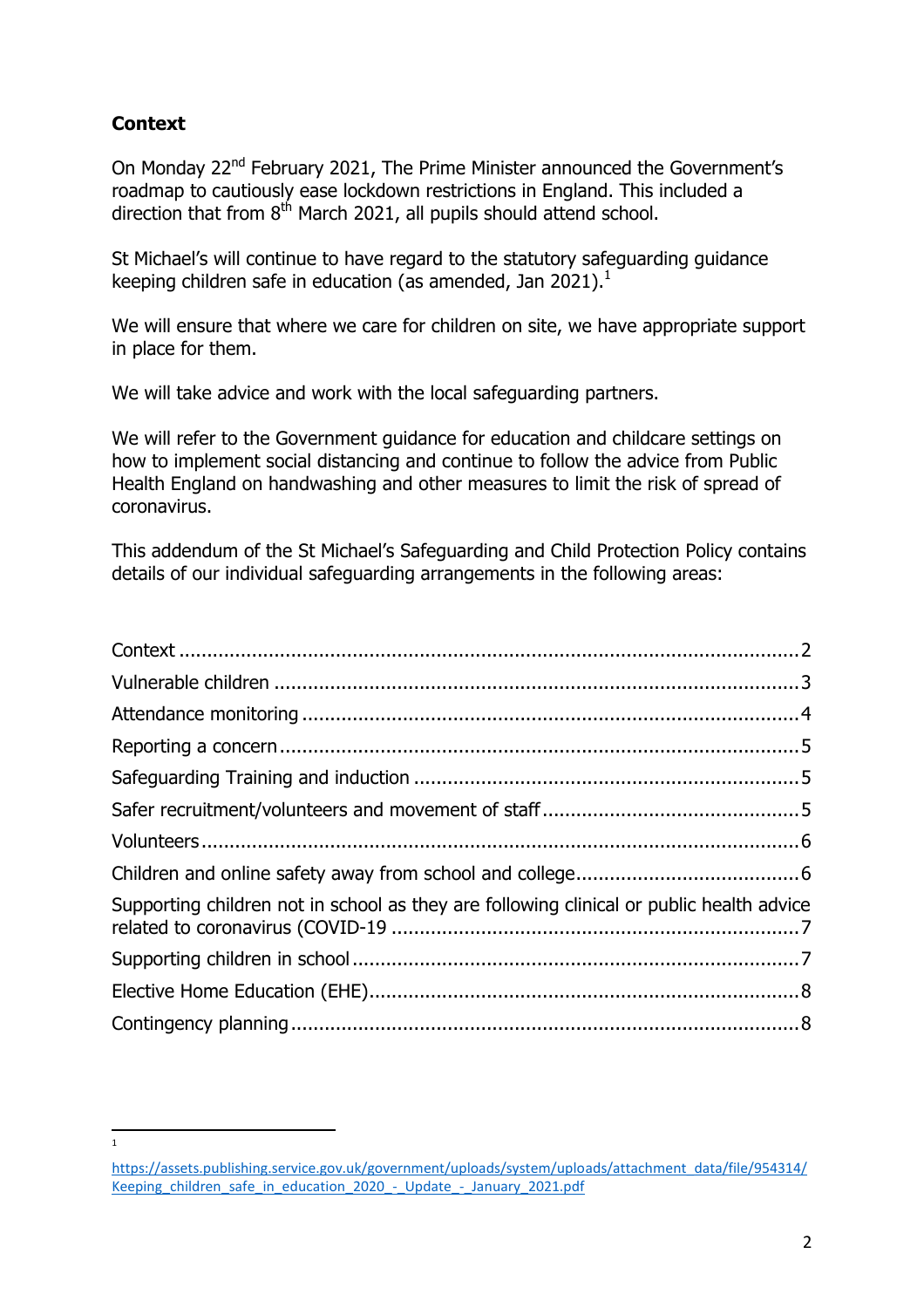# **Key contacts**

Remain as per the School Safeguarding Policy.

#### <span id="page-2-0"></span>**Vulnerable children**

Vulnerable children and young people include those who:

- are assessed as being in need under section 17 of the Children Act 1989<sup>2</sup>, including children and young people who have a child in need plan, a child protection plan or who are a looked-after child;
- have an education, health and care (EHC) plan;
- have been identified as otherwise vulnerable by educational providers or local authorities (including children's social care services), and who could therefore benefit from continued full-time attendance, this might include:
	- o children and young people on the edge of receiving support from children's social care services or in the process of being referred to children's services,
	- $\circ$  adopted children or children on a special guardianship order,
	- o those at risk of becoming NEET ('not in employment, education or training'),
	- $\circ$  those living in temporary accommodation,
	- $\circ$  those who are young carers,
	- $\circ$  those who may have difficulty engaging with remote education at home (for example due to a lack of devices or quiet space to study),
	- o care leavers,
	- $\circ$  others at the provider and local authority's discretion, including pupils and students who need to attend to receive support or manage risks to their mental health.

St Michael's will continue to work with and support children's social workers to help protect vulnerable children. This includes working with and supporting children's social workers and the local authority virtual school head (VSH) for looked-after and previously looked-after children. The lead person for this will be: Mrs E Alty.

In circumstances where a parent is hesitant about bringing, or does not want to bring, their child to an education setting, and their child is considered vulnerable, the social worker and St Michael's will explore the reasons for this directly with the parent.

Where parents are concerned about the risk of the child contracting COVID19, St Michael's or the social worker will talk through these anxieties with the parent/carer following the advice set out by Public Health England.

<sup>&</sup>lt;sup>2</sup><https://www.legislation.gov.uk/ukpga/1989/41/section/17>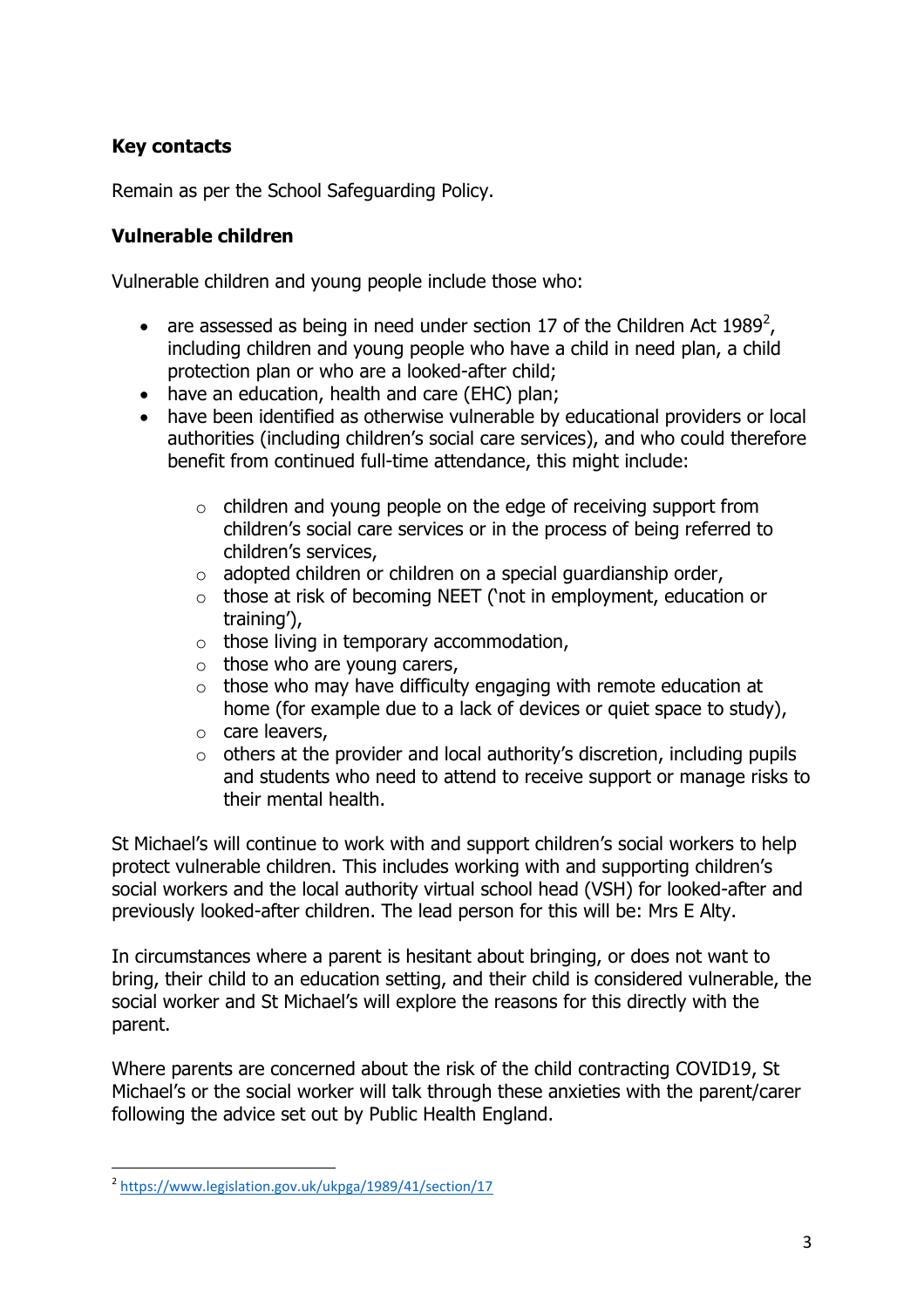St Michael's will encourage all pupils to attend a school.

# <span id="page-3-0"></span>**Attendance monitoring**

We expect all pupils to attend school.

Parents or carers are expected to contact the school on the first day of any illness, and inform us of the reason for absence, so that the correct attendance codes can be used in every case of absence. We expect parents or carers to make contact to make us aware of the status of any COVID-19 tests that have become necessary, and to update the school on the welfare of the pupil.

From 8th March 2021, we will record attendance in accordance with the Education (Pupil Registration) (England) Regulations 2006 (as amended) $^3$  for all pupils.

A small number of pupils will still be unable to attend in line with public health advice to self-isolate because they:

- have symptoms or have had a positive test result
- live with someone who has symptoms or has tested positive and are a household contact
- are a close contact of someone who has coronavirus (COVID-19)

The advice for pupils who have been confirmed as clinically extremely vulnerable is to shield and stay at home as much as possible until further notice. They are advised not to attend school while shielding advice applies nationally.

For children self-isolating or quarantining or shielding – we will use code X.

In compliance with the Remote Education, Temporary Continuity Direction<sup>4</sup> will provide remote education to pupils who are unable to attend school because they are complying with government guidance or legislation around coronavirus (COVID-19).

Also, we will offer pastoral support to pupils who are:

- self-isolating
- shielding

 $\overline{a}$ 

vulnerable (and off-school)

The Department for Education expects schools to grant applications for leave in exceptional circumstances. This will be recorded as code C (leave of absence authorised by the school) unless another authorised absence code is more applicable.

<sup>&</sup>lt;sup>3</sup> <https://www.legislation.gov.uk/uksi/2006/1751/contents/made>

<sup>4</sup> [https://assets.publishing.service.gov.uk/government/uploads/system/uploads/attachment\\_data/file/923539](https://assets.publishing.service.gov.uk/government/uploads/system/uploads/attachment_data/file/923539/Remote_Education_Temporary_Continuity_Direction_-__Explanatory_Note.pdf) /Remote Education Temporary Continuity Direction - Explanatory Note.pdf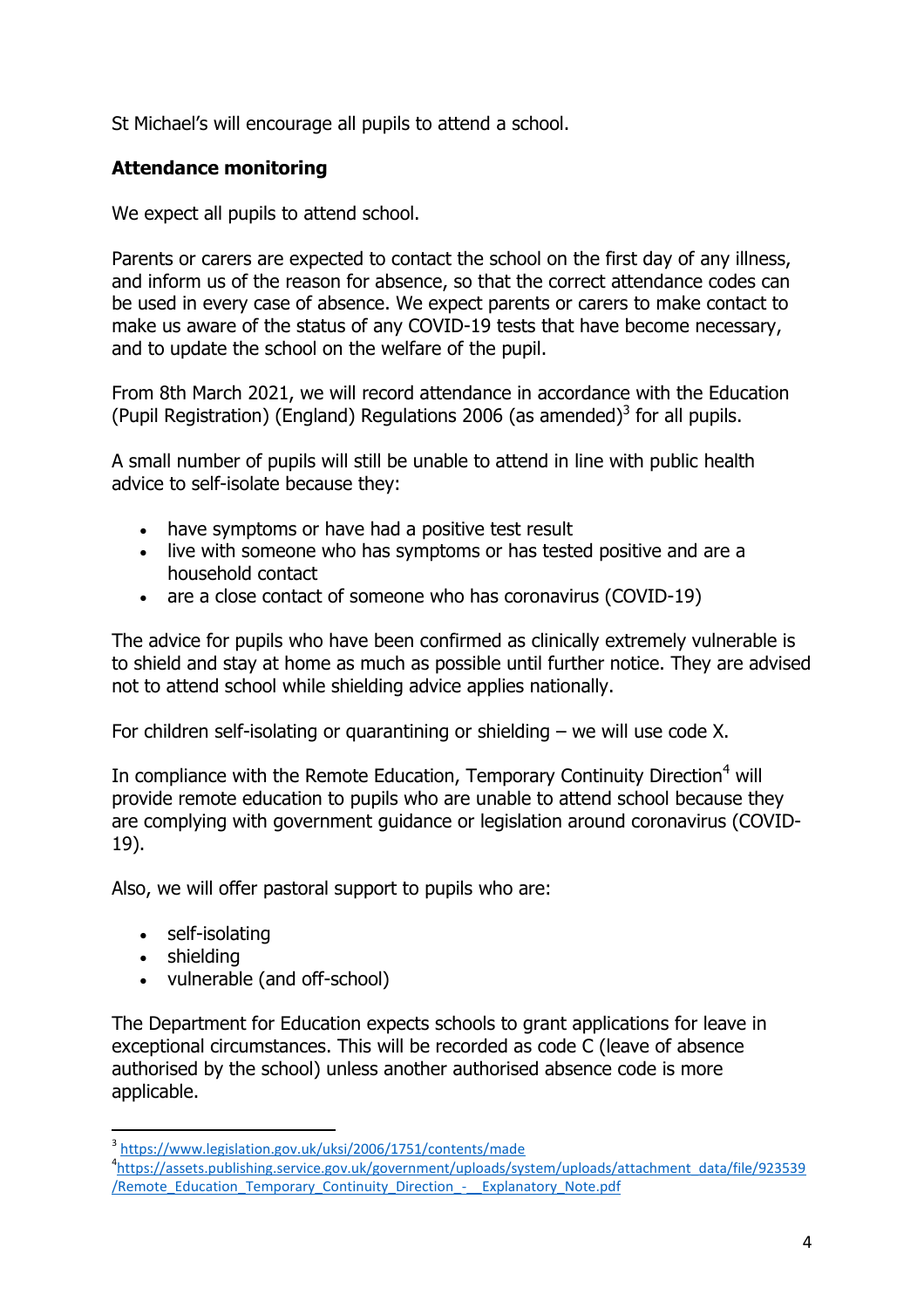Where pupils are not able to attend school, as they are following clinical or public health advice related to coronavirus (COVID-19), the absence will not be penalised.

#### <span id="page-4-0"></span>**Reporting a concern**

 $\overline{a}$ 

Where staff have a concern about a child, they should continue to follow the process outlined in the school Safeguarding Policy, this includes making a report via Myconcern, which can be done remotely.

Staff are reminded of the need to report any concern immediately and without delay.

Where staff are concerned about an adult working with children in the school, they should use a yellow form to report the concern to the Head Teacher.

#### <span id="page-4-1"></span>**Safeguarding Training and Induction**

All existing school staff have had safeguarding training and have read part 1 of Keeping Children Safe in Education (2020). The DSL will communicate with staff any new local arrangements, so they know what to do if they are worried about a child.

Where new staff are recruited, or new volunteers enter St Michael's, they will continue to be provided with a safeguarding induction.

For movement within the Trust, schools should seek assurance from the Multi-Academy Trust (MAT) HR Manager that the member of staff has received appropriate safeguarding training.

Upon arrival, they will be given a copy of the receiving setting's child protection policy, confirmation of local processes and confirmation of DSL arrangements.

#### <span id="page-4-2"></span>**Safer recruitment/volunteers and movement of staff**

When recruiting new staff, St Michael's will continue to follow the relevant safer recruitment processes for their setting, including, as appropriate, relevant sections in part 3 of Keeping Children Safe in Education (2020) (as amended, Jan 2021).

Under no circumstances will a volunteer in respect of whom no checks have been obtained be left unsupervised or allowed to work in regulated activity.<sup>5</sup>

 $<sup>5</sup>$  Paragraph 183. Keeping Children Safe in Education (2020) (as amended, Jan 2021)</sup> [https://assets.publishing.service.gov.uk/government/uploads/system/uploads/attachment\\_data/file/9](https://assets.publishing.service.gov.uk/government/uploads/system/uploads/attachment_data/file/954314/Keeping_children_safe_in_education_2020_-_Update_-_January_2021.pdf) [54314/Keeping\\_children\\_safe\\_in\\_education\\_2020\\_-\\_Update\\_-\\_January\\_2021.pdf](https://assets.publishing.service.gov.uk/government/uploads/system/uploads/attachment_data/file/954314/Keeping_children_safe_in_education_2020_-_Update_-_January_2021.pdf)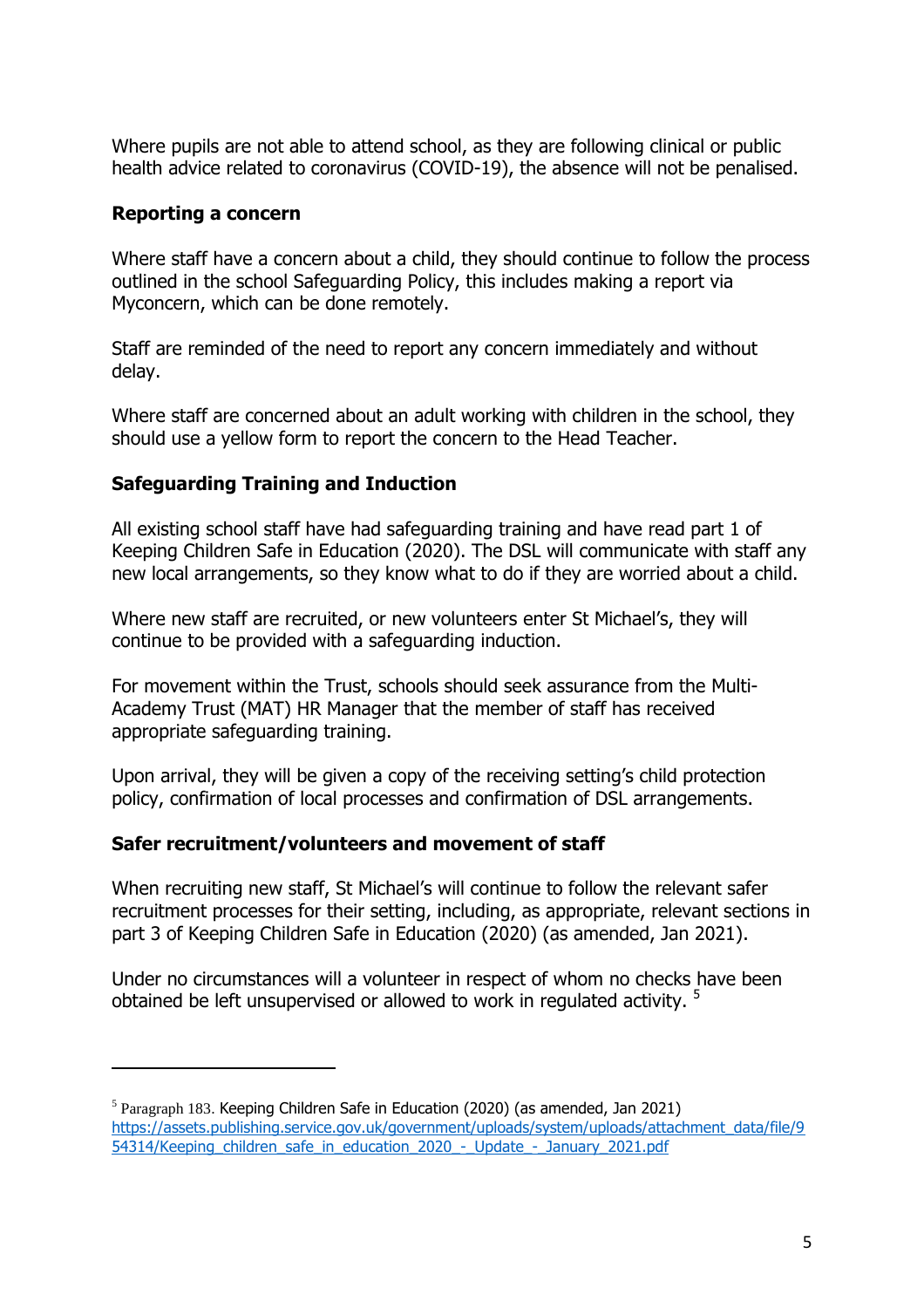# <span id="page-5-0"></span>**Volunteers**

Existing volunteers in regulated activity do not have to be re-checked if they have already had a DBS check (which includes barred list information).

Supervision must be:

- by a person who is in regulated activity.
- regular and day to day; and
- reasonable in all the circumstances to ensure the protection of children.

In appointing volunteers, the school will continue to follow safer recruitment processes.

# <span id="page-5-1"></span>**Children and online safety away from school**

It is important that all staff who interact with children, including online, continue to look out for signs a child may be at risk. Any such concerns should be dealt with as per the Child Protection Policy and, where appropriate, referrals should still be made to children's social care and as required, the police.

St Michael's will ensure any use of online learning tools and systems is in line with privacy and data protection/GDPR requirements.

Below are some things to consider if there are virtual lessons, especially where webcams are involved:

- No 1:1s, groups only
- Staff and children must wear suitable clothing, as should anyone else in the household.
- Any computers used should be in appropriate areas, for example, not in bedrooms; and the background should be blurred.
- The live class should be recorded so that if any issues were to arise, the video can be reviewed.
- Live classes should be kept to a reasonable length of time, or the streaming may prevent the family 'getting on' with their day.
- Language must be professional and appropriate, including any family members in the background.
- Staff must only use platforms specified by the school to communicate with pupils
- Staff should record, the length, time, date and attendance of any sessions held.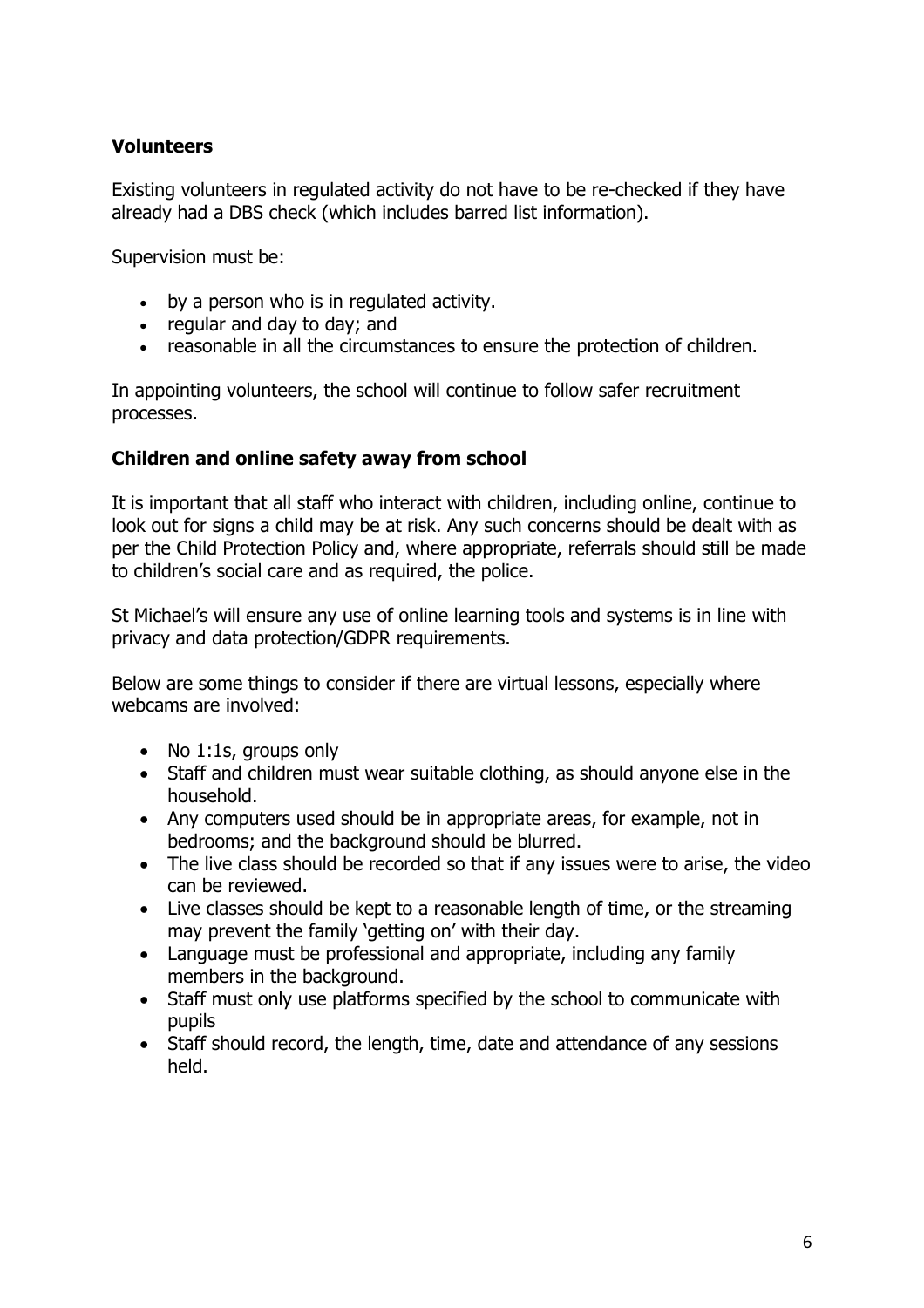#### <span id="page-6-0"></span>**Supporting children not in school as they are following clinical or public health advice related to coronavirus (COVID-19)**

St Michael's is committed to ensuring the safety and wellbeing of all its Children and Young people.

Where the DSL has identified a child to be on the edge of social care support, or who would normally receive pastoral-type support in school, they should ensure that a robust communication plan is in place for that child or young person.

The communication plans can include remote contact, phone contact, door-step visits. Other individualised contact methods should be considered and recorded.

St Michael's and its DSL will work closely with all stakeholders to maximise the effectiveness of any communication plan.

This plan must be reviewed regularly and where concerns arise, the DSL will consider any referrals as appropriate.

St Michael's recognises that school is a protective factor for children and young people, and the current circumstances, can affect the mental health of pupils and their parents/carers.

Teachers at St Michael's need to be aware of this in setting expectations of pupils' work where they are at home.

#### <span id="page-6-1"></span>**Supporting children in school**

 $\overline{a}$ 

St Michael's is committed to ensuring the safety and wellbeing of all its students.

St Michael's will continue to be a safe space for all children to attend and flourish.

St Michael's will refer to the Government guidance for education and childcare settings on how to implement social distancing<sup>6</sup> and continue to follow the advice from Public Health England on handwashing and other measures to limit the risk of spread of COVID-19.

St Michael's will ensure that, where we care for children of critical workers and vulnerable children on site, we ensure appropriate support is in place for them. This will be bespoke to each child and recorded on Myconcern.

<sup>6</sup> [https://assets.publishing.service.gov.uk/government/uploads/system/uploads/attachment\\_data/file/963541](https://assets.publishing.service.gov.uk/government/uploads/system/uploads/attachment_data/file/963541/Schools_coronavirus_operational_guidance.pdf) [/Schools\\_coronavirus\\_operational\\_guidance.pdf](https://assets.publishing.service.gov.uk/government/uploads/system/uploads/attachment_data/file/963541/Schools_coronavirus_operational_guidance.pdf)